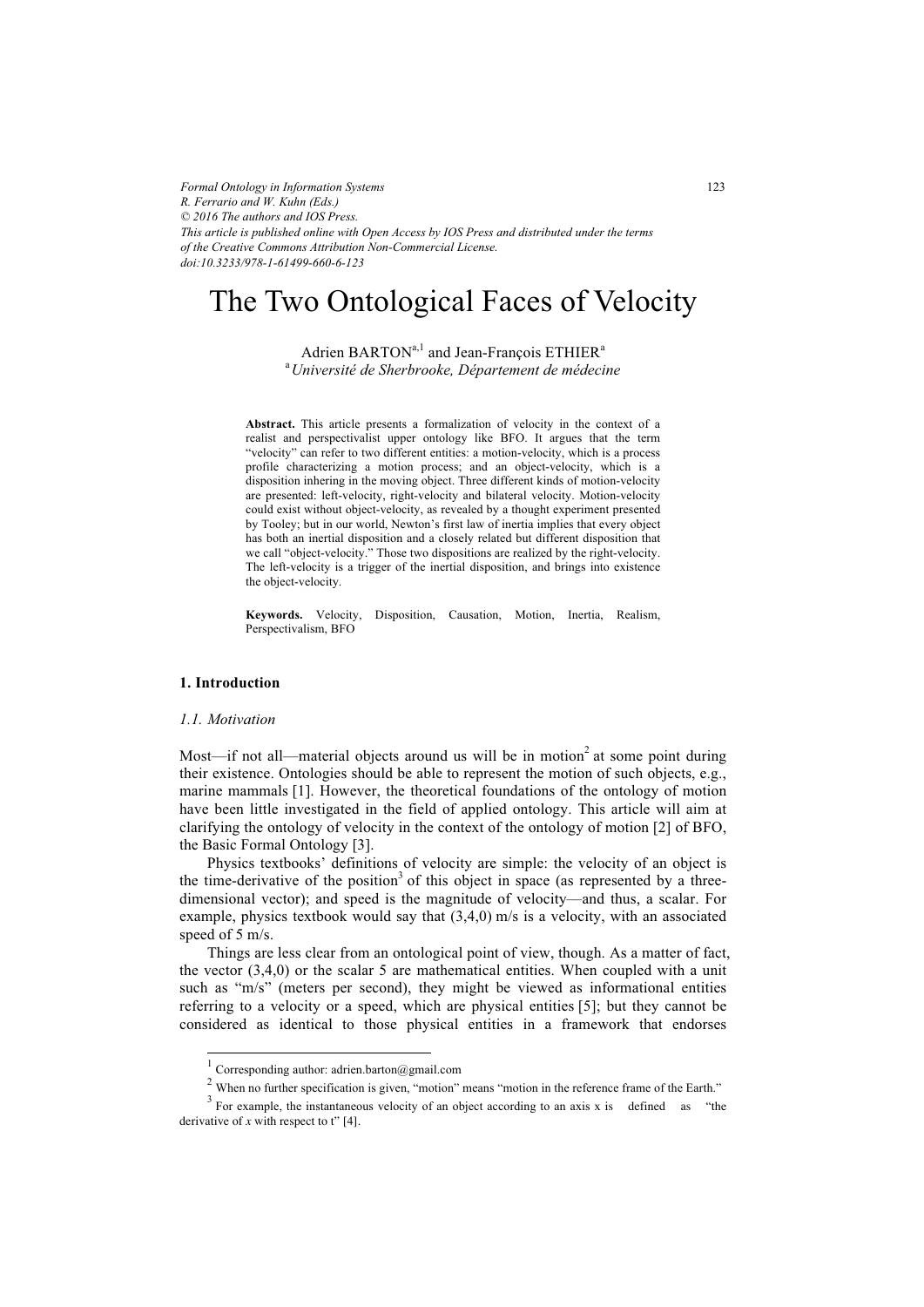philosophical realism. Thus, we need to clarify what kind of physical entity is a velocity.

In the following, we will work in the framework of Newtonian physics, under the BFO assumption of an absolute, Newtonian space. We will provide a formalization of absolute velocities, which can be seen as a first step towards a formalization of relative velocity in a non-absolute space.

We will present two philosophical schools which interpret velocity either as a characterization of a motion process, or as a property inhering in an object. Instead of rejecting one of those, this article will accept two velocity entities that will be called motion-velocity and object-velocity, which will fit in the realist and perspectivalist ontological framework that will be presented now.

# *1.2. Ontological Framework*

Two methodological principles in BFO will be especially relevant here [3]. First, ontological realism [6] assumes that ontologies should formalize the reality as it is described by science, and divides reality into particulars (such as this chair in front of me) and universals (such as the class of all chairs) that explain the similarity between particulars: this chair and that chair are both instances of the universal of chair. Second, perspectivalism maintains that there may be alternative, equally legitimate perspectives on reality.

A manifestation of this perspectivalist stance is BFO's acceptance of two broad categories which exist in time in different ways: continuants and occurrents. Continuants are entities extended in three-dimensional space, which are fully present at every instant of time at which they exist, and which preserve their identity over time through change. They include independent continuants, whose existence does not require the existence of other entities—such as a plate or a leaf; and dependent continuants, whose existence does require the existence of other entities—such as the round shape of a plate or the green color of a leaf. By contrast, occurrents are fourdimensional entities which unfold themselves through a period of time. They include e.g., processes, events and changes. Examples of occurrents are a dinner or a motion process. Those two categories of entities are related: continuants are subject to change and participate in occurrents.

In order to formalize entities with specific values, BFO introduces two different kind of universals: determinables and determinates. Determinables are qualities<sup>4</sup> such as temperature, mass or length. They subsume determinates, which are qualities with specific values such as a temperature of  $37^{\circ}$ C, a mass of 65 kgs, or a length of 1,80 m. Note that both determinables and determinates are universals: my temperature (which is a particular) may now be an instance of the determinate universal *37°C\_temperature*, which is itself a subclass of the determinable universal *Temperature*; tomorrow, it might instantiate *40°C\_temperature*, which is another subclass of *Temperature*.

# *1.3. Reductionism and Primitivism about Velocity*

-

Two philosophical views on the ontological status of velocity have been proposed: reductionism, a view originally articulated by Bertrand Russell [7,8]; and

<sup>&</sup>lt;sup>4</sup> Note that this conception can be straightforwardly extended to some other dependent continuants such as dispositions, as will be presented later.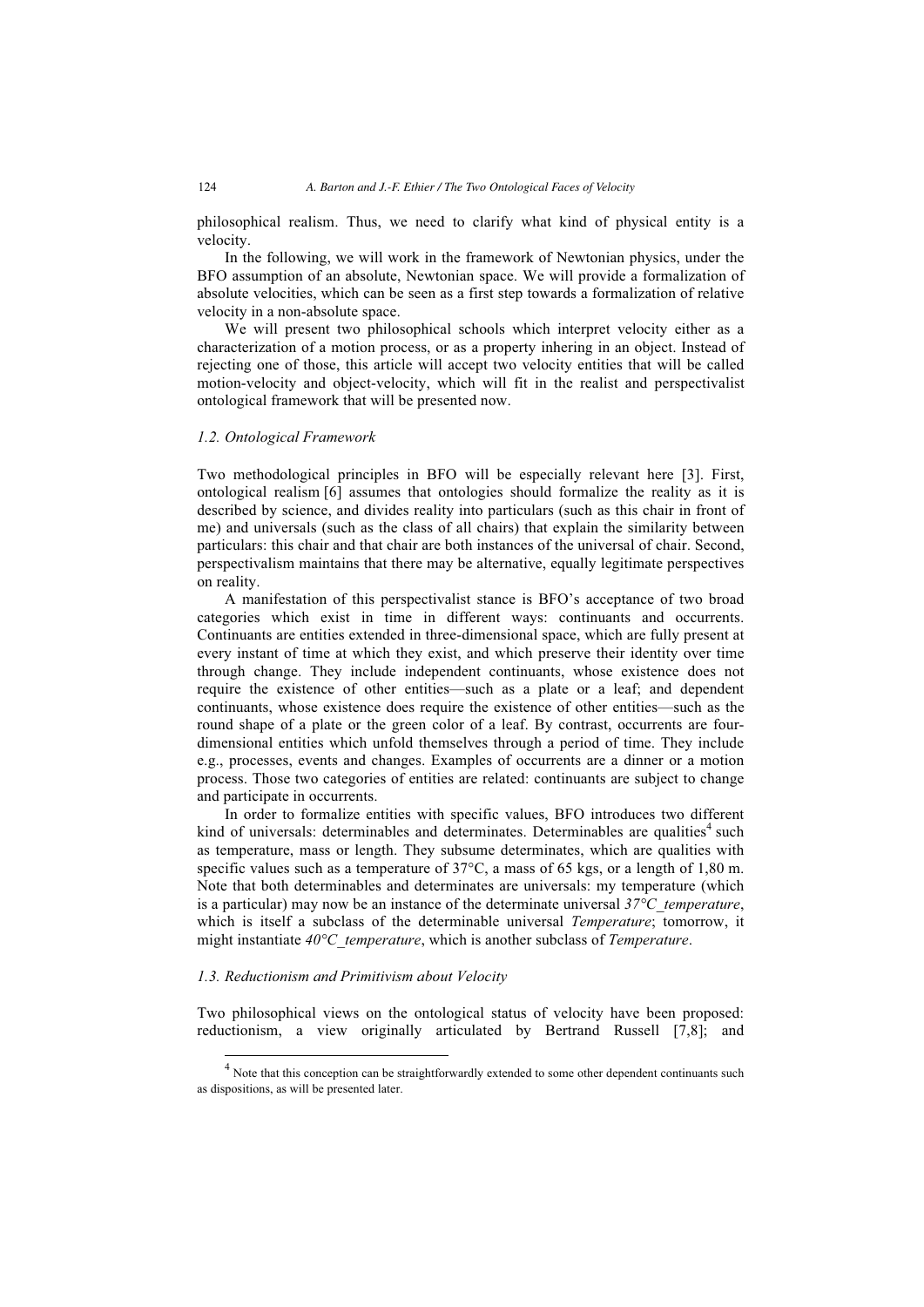primitivism [9–11]. Reductionists claim that an object's velocity is entirely grounded in the facts about its position at all times; by contrast, primitivists consider that velocity is a property above and beyond such locations. The classical, physical definition of velocity as the first time-derivative of the position in space is thus a reductionist strategy. In the reductionist view, a velocity would characterize a motion process.

By contrast, in the primitivist view, a velocity characterizes an object, and could be seen as a dependent continuant inhering in this object. Accordingly, there would be a determinable universal *Object-velocity*, and determinates (that is, subclasses) of this determinable such as *Object-velocity\_of\_(1,-3,7)\_m/s*, *Object-velocity\_of\_(5,2,0)\_m/s*, etc. Note that units here are only used to name universals, but do not define the identity of those entities: the universal *Object-velocity\_of\_10\_miles/hour* is identical to the universal *Object-velocity of 16.0934 kms/hour*, although it could be named either way.

We will see that it makes sense to include both kinds of velocities as two distinct entities in an applied ontology built in a perspectivalist spirit. We will first formalize in a reductionist spirit an entity named "motion-velocity," and then show how the law of inertia is related to an entity named "object-velocity," in line with primitivism.

# **2. Trajectory, Motion Process and Motion-velocity**

# *2.1. Material Object, Motion Process and Trajectories*

-

Before formalizing velocity, we need to define material objects and motion processes. In BFO, material objects are independent continuants. They participate in their Motion\_process<sup>5</sup>. A motion process is characterized geometrically by its trajectory; but two related concepts of trajectory could be defined (see figure 1). First, the "spatial trajectory" of a motion process of an object **b** that starts at  $t_0$  and finishes at  $t_1$  can be defined as the mereological sum of areas in space occupied by **b** at times between  $t_0$ and  $t_1$ . Second, the "spatiotemporal trajectory" of this motion process will be defined as the mereological sum of areas in spacetime occupied by an object **b** at times between  $t_0$ and  $t_1$ —this is thus a region of spacetime. This second kind of trajectory will be the most useful in our investigation, and will be abbreviated as "trajectory" *simpliciter* in the rest of this article.

<sup>&</sup>lt;sup>5</sup> In what follows, universals and their relations will be italicized, and particulars and relations involving at least one particular will be written in boldface.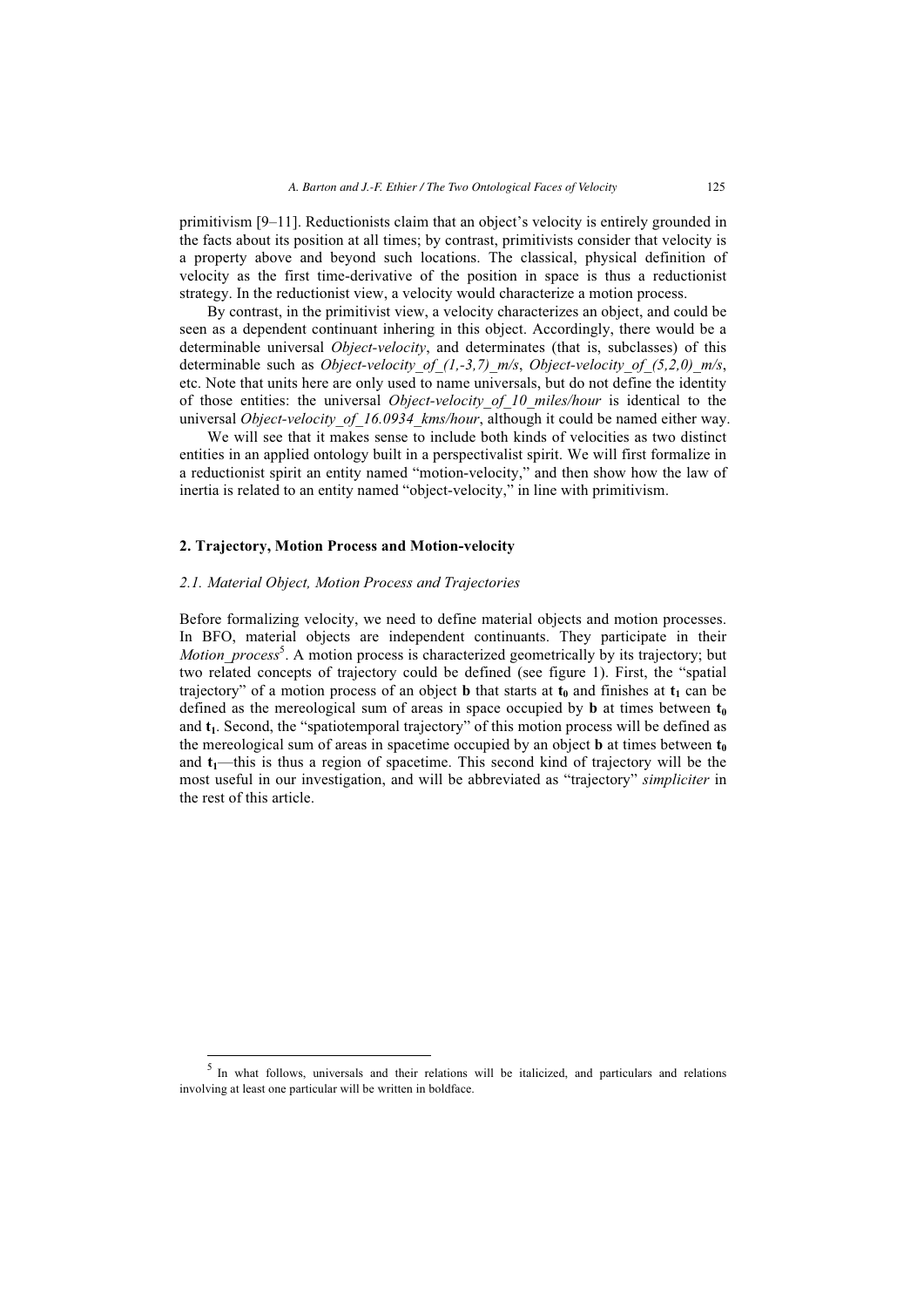

**Figure 1.** The spatial and spatiotemporal trajectories of the Earth's motion process in the reference frame of the  $Sum<sup>6</sup>$ 

#### *2.2. Mathematical, Informational and Physical Entities*

In the following, several related entities will be distinguished, elaborating on Johansson's work on mathematical and physical vectors [5]. We will introduce mathematical three-dimensional vectors such as  $(8,2,-1)$  or  $(3,4,0)$ , and mathematical scalars such as 4.273. Those mathematical entities should be distinguished from informational entities composed by a mathematical vector together with a unit such as " $(8,2,-1)$  m" or " $(3,4,0)$  m/s," or by a mathematical scalar with a unit such as " $4,273$  s." Those informational entities can be used to describe physical entities such as the spatial position<sup>7</sup> of (the center of inertia of) an object **b** at some time, its velocity, or a time instant.

This article will not aim at clarifying the ontological status of mathematical entities in BFO, which is a large question exceeding the present work. Instead, it will focus on the ontological status of the velocity itself. As we will see, the term "velocity  $v<sub>b</sub>(t<sub>0</sub>)$  of object **b** at time  $t_0$ " can actually refer to two different entities that will be called  $p_{b,t0}^I$ and  $\mathbf{d}^V_{\mathbf{t0}}$ . Until we introduce them, we will use the common terminology in physics and speak of a "velocity  $v_b(t_0)$ " of an object **b** at time  $t_0$ , a "velocity  $v_0$ " or a "velocity of  $(3,4,0)$  m/s." We will also introduce the function  $r<sub>b</sub>(t)$  associating to each time t the representation of the position of the object **b** at time t—and we will say that  $r<sub>b</sub>(t)$ represents the trajectory of **b**. Figure 2 represents the main entities and relations that are introduced in this paper.

#### *2.3. Constant Velocity*

-

To start clarifying the nature of velocity, let us first consider a motion of **b** with a constant velocity  $v_0$  between  $t_0$  to  $t_1$ , and a trajectory given by  $r_b(t)$ .  $v_0$  is equal to  $(r_b(t_1)-r_b(t_0))/(t_1-t_0)$ . This vector characterizes the four-dimensional geometry of **b**'s (spacetime) trajectory, and the kinetics of its motion process. Hence a question: how exactly is a velocity related to this motion process?

<sup>6</sup> Second figure: copyright John D. Norton, used with permission.

<sup>7</sup> In the remainder of the article, "position of **b**" will refer to the position of the center of inertia of **b**.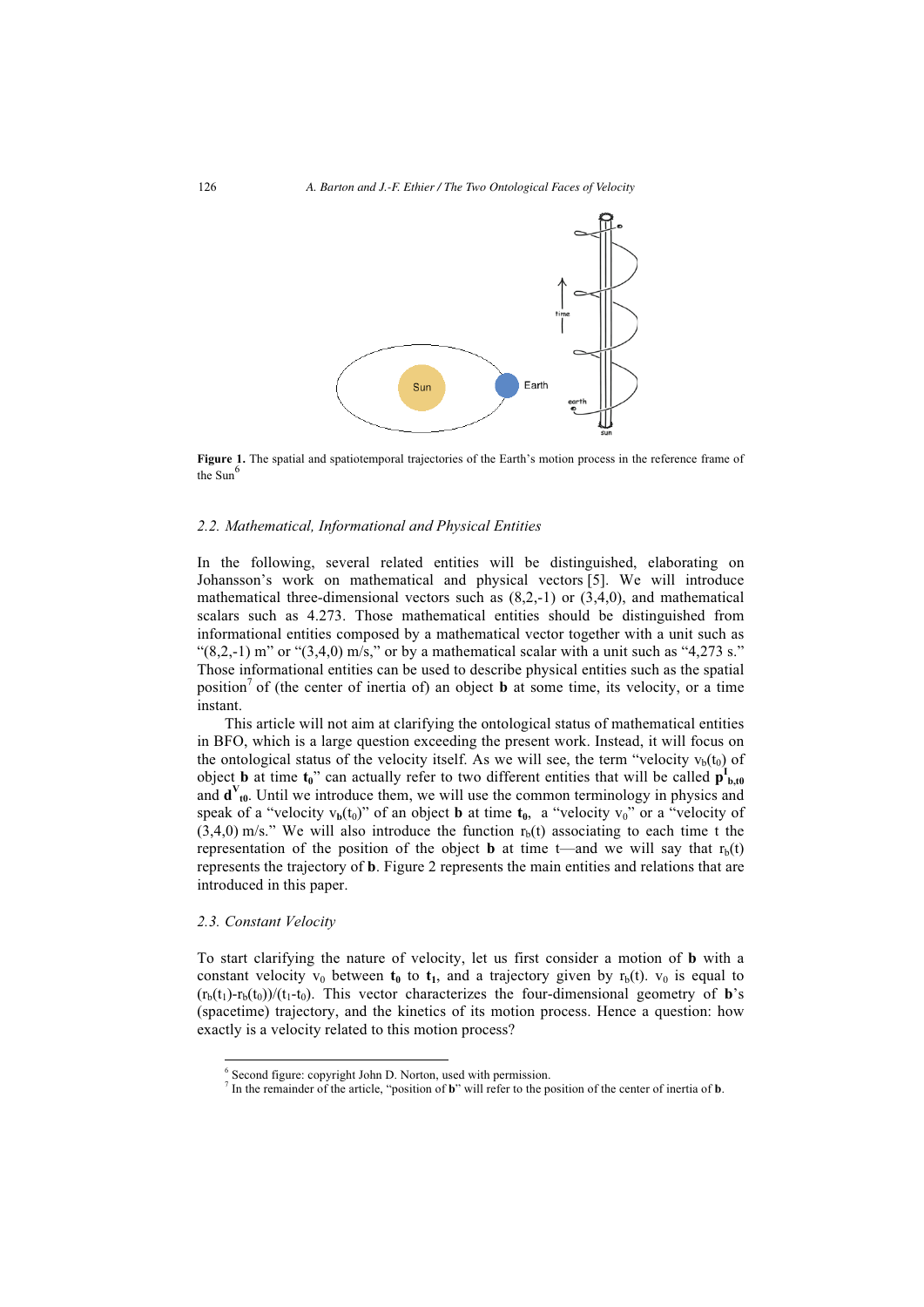In BFO, independent continuants can change across time by losing or getting new qualities, or by having those qualities instantiating different universals at different times. However, since occurrents are extended in time, they cannot change; there are no qualities of occurrents. Thus, a velocity cannot be formalized as a quality of a motion process in BFO.

However, there is something similar between all the motion process that have, say, a constant velocity of 5 m/s: they are all instances of the universal *Motion process with constant velocity 5m/s*. To facilitate the representation of the similarity between processes (not only for velocities, but also e.g., periodic rates), Barry Smith has introduced the universal *Process\_profile*: in a number of cases<sup>8</sup>, if two processes are similar in some respect, "each contains an instantiation of the same [*Process\_profile* universal]" [2]. In the present case, we can introduce the subclass of *Process\_profile* named *Constant\_velocity*, which has as subclass the universal  $P^{C}_{\nu 0}$ , defined such that every particular motion process with a constant speed  $v_0$  has as process profile (**has\_process\_profile**) an instance of  $P^C_{\text{vol}}$ .

# *2.4. Instant Velocity*

We can now turn to the representation of instantaneous velocity. First, let us remind that a mathematical function r(t) defined on an interval T has a left-derivative  $v_0$  at  $t_0$  if the following mathematical relation  $(e_1)$  holds:

$$
(e_1) \forall \varepsilon > 0, \exists \delta > 0, \forall t \in T, t_0 - \delta < t < t_0 \rightarrow \left\| \frac{r(t) - r(t_0)}{t - t_0} - v_{0-} \right\| < \varepsilon
$$

Similarly, r(t) has a right-derivative  $v_{0+}$  at  $t_0$  if the relation (e<sub>2</sub>) holds:

$$
(e_2) \forall \varepsilon > 0, \exists \delta > 0, \forall t \in T, t_0 < t < t_0 + \delta \rightarrow \left\| \frac{r(t) - r(t_0)}{t - t_0} - v_{0+} \right\| < \varepsilon
$$

And  $r(t)$  has a derivative (*simpliciter*)  $v_0$  at  $t_0$  iff it has both a left-derivative and a right-derivative at  $t_0$ , which both have the same value  $v_0$ ; this is mathematically equivalent to the following relation  $(e_3)$ :

$$
(e_3) \forall \varepsilon > 0, \exists \delta > 0, \forall t \in T, 0 < |t - t_0| < \delta \rightarrow \left\| \frac{r(t) - r(t_0)}{t - t_0} - v_0 \right\| < \varepsilon
$$

Such definitions can be straightforwardly adapted if  $r(t)$ ,  $v_{0-}$ ,  $v_{0+}$ ,  $v_0$  and  $t_0$  refer to physical vectors and scalars (that is, mathematical vectors and scalars with a unit). Suppose that  $r<sub>b</sub>(t)$  is a function giving the spatial position of **b** across time and **mp**<sub>b</sub> is the motion process of **b**, so that **b** participates in mp<sub>b</sub>. Then if  $r<sub>b</sub>(t)$  has a leftderivative  $v_0$ . (resp. right-derivative  $v_{0+}$  or derivative *simpliciter*  $v_0$ ) at  $t_0$ , we will say that **b** has a left-velocity (respectively right-velocity, or bilateral velocity) at  $t_0$  with value  $v_0$ . (resp.  $v_{0+}$  or  $v_0$ ). Such a left-velocity (resp. right-velocity or bilateral velocity) will be formalized as an instance  $p^I_{b,t0}$  (resp.  $p^{I+}_{b,t0}$  or  $p^I_{b,t0}$ ) of the process profile  $P^I_{v0}$ (resp.  $P^{I+}_{\nu 0+}$  or  $P^{I}{}_{\nu 0}$ ), subclass of *Left\_velocity* (resp. *Right\_velocity* or

<sup>&</sup>lt;sup>8</sup> As pointed by Smith [2], "Not every dimension of comparison between processes corresponds to a determinable process profile universal in the sense here intended. […] We can compare processes also for example in terms of whether they involve the same participants, or take place in the same spatial regions. Process profiles enter into the picture only where it is something (thus some occurrent entity) *in the processes themselves* that serves as *fundamentum comparationis*."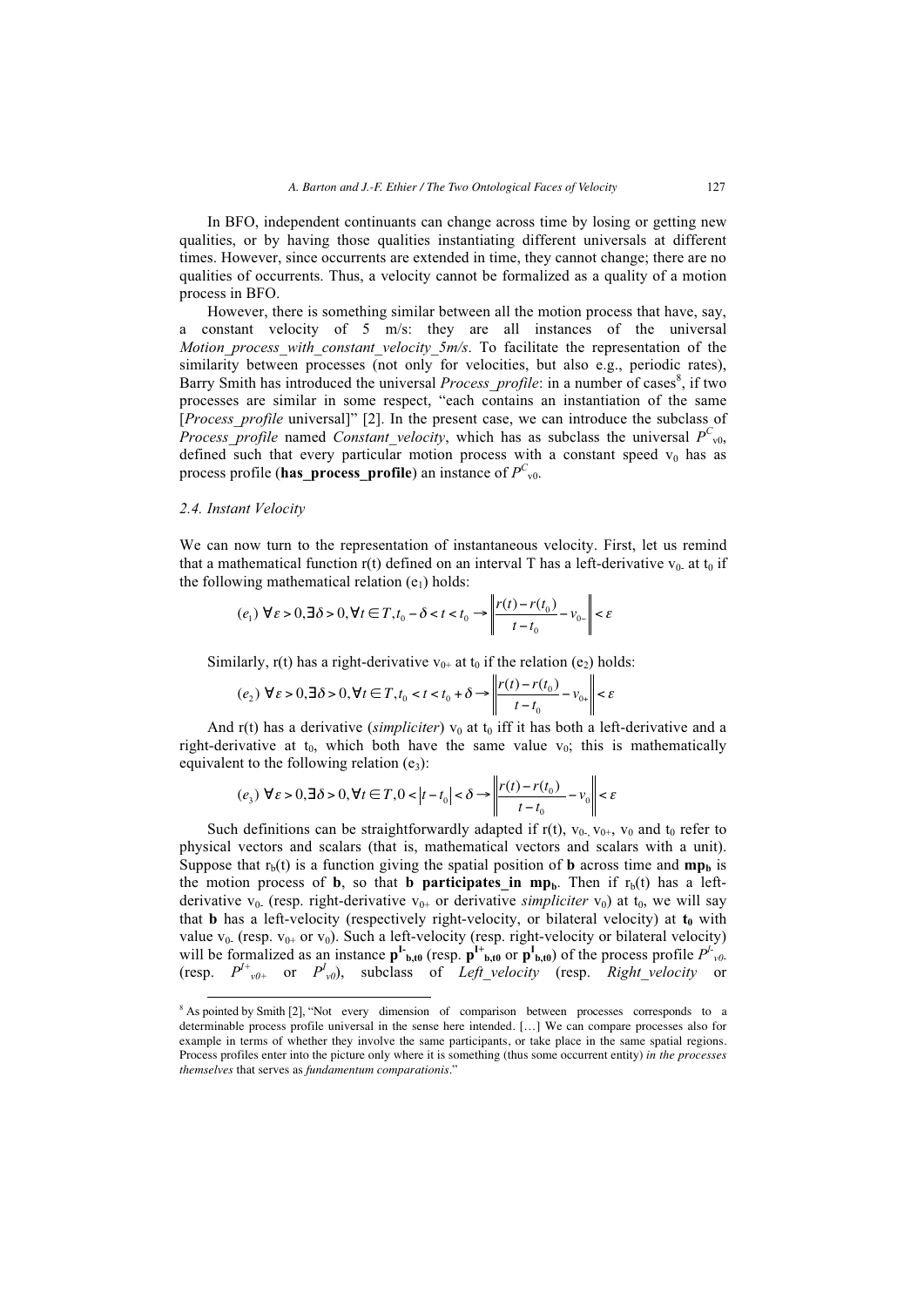*Bilateral\_velocity*), subclass of *Process\_Profile*, such that **mp<sub>b</sub> has\_profile p<sup>I-</sup><sub>b,t0</sub>** (resp.  $\mathbf{mp}_b$  has\_profile  $p^{I+}_{b,t0}$  or  $\mathbf{mp}_b$  has\_profile  $p^{I}_{b,t0}$ ).

In particular, given equations  $(e_1)$ ,  $(e_2)$  and  $(e_3)$ , if **b** has at  $t_0$  both a left-velocity and a right-velocity with the same value  $v_0$ , then **b** has a bilateral-velocity with value  $v_0$ . Note that  $(e_1)$ ,  $(e_2)$  or  $(e_3)$  cannot be expressed in description logic: they can only serve as an elucidation of what it means for a motion process  $mp<sub>b</sub>$  whose trajectory is described by the function  $r(t)$  to have a process profile which is an instance of  $P^{I_{\nu 0}}$ ,  $P^{I+}{}_{\nu\theta}$  or  $P^{I}{}_{\nu\theta}$ .

We will introduce *Instant* velocity as the partition of *Left* velocity, *Right* velocity and *Bilateral velocity*; as well as the relation **instant velocity at**, which relates an instance of *Instant\_velocity* with the time associated to this velocity. For example,  $p_{b,t0}^I$ ,  $\mathbf{p}^{\mathbf{I}_{b,t0}}$  or  $\mathbf{p}^{\mathbf{I}_{b,t0}}$  are all **instant\_velocity\_at t**<sub>0</sub>. We will also introduce *Motion\_velocity*, subclass of *Process profile* that encompasses both *Instant velocity* and *Constant\_velocity*. Therefore, all motion-velocities are occurrents.

Finally, a detailed ontology of the relations between process profiles has not been developed yet and is out of scope of the present article, but we will introduce the relation **has\_profile\_part** to express the fact that  $p_{b,t0}^I$  is composed by both  $p_{b,t0}^I$  and  $p^{I+}_{b,t0}$ :

# **pI b,t0 has\_profile\_part pI-b,t0 pI b,t0 has\_profile\_part pI+b,t0**

# *2.5. Towards Velocity as a Dependent Continuant*

# *2.5.1. Insufficiency of the Motion-velocity Account*

We have thus given a "motion-velocity account" of velocity. If left alone, it would suffer from two general problems: first, it is partly incompatible with the vocabulary of classical physics—this is the "problem of exoticism"; second, it may lead to practical difficulties—this is the "problem of practicality."

The problem of exoticism has a first component insofar as classical physics commonly speaks of the velocity of an object: the "instantaneous velocity of a car" ([13], p. 69), the "velocity of a ship" (*idem*, p. 73), "a particle with velocity +v" (*idem*, p. 80), etc. However, the motion-velocity account does not assign directly any velocity to an object: saying that an object has a velocity  $v_0$  at  $t_0$  is here a shorthand meaning that the object participates in a motion process that has as process profile an instance of  $P^I_{\nu 0}$  that is **instant\_velocity\_at t**<sub>0</sub>.

The problem of exoticism has also a second, related component insofar as classical physics commonly speaks of "variation of velocity" (*idem*, p. 86), defining e.g., acceleration as "the rate of change of velocity with time" (*idem*, p. 85). However, an instant-velocity is an occurrent, and therefore does not evolve in time. Saying that the velocity of an object **b** evolved from value  $v_0$  at  $t_0$  to value  $v_1$  at  $t_1$  should here be understood as saying that  $\mathbf{b}$ 's motion process has two process profiles  $\mathbf{p}_0$  and  $\mathbf{p}_1$ , respectively instances of  $P^I_{\nu 0}$  and  $P^I_{\nu 1}$  [2], such that  $\mathbf{p}_0$  **instant\_velocity\_at t**<sub>0</sub> and  $p_1$  **instant** velocity at  $t_1$ .

This leads to the second issue, the problem of practicality: the motion-velocity account makes it difficult to track the evolution of velocity of an object, as it does not provide a physical continuant to which we could assign the value  $v_0$  at  $t_0$  and  $v_1$  at  $t_1$ .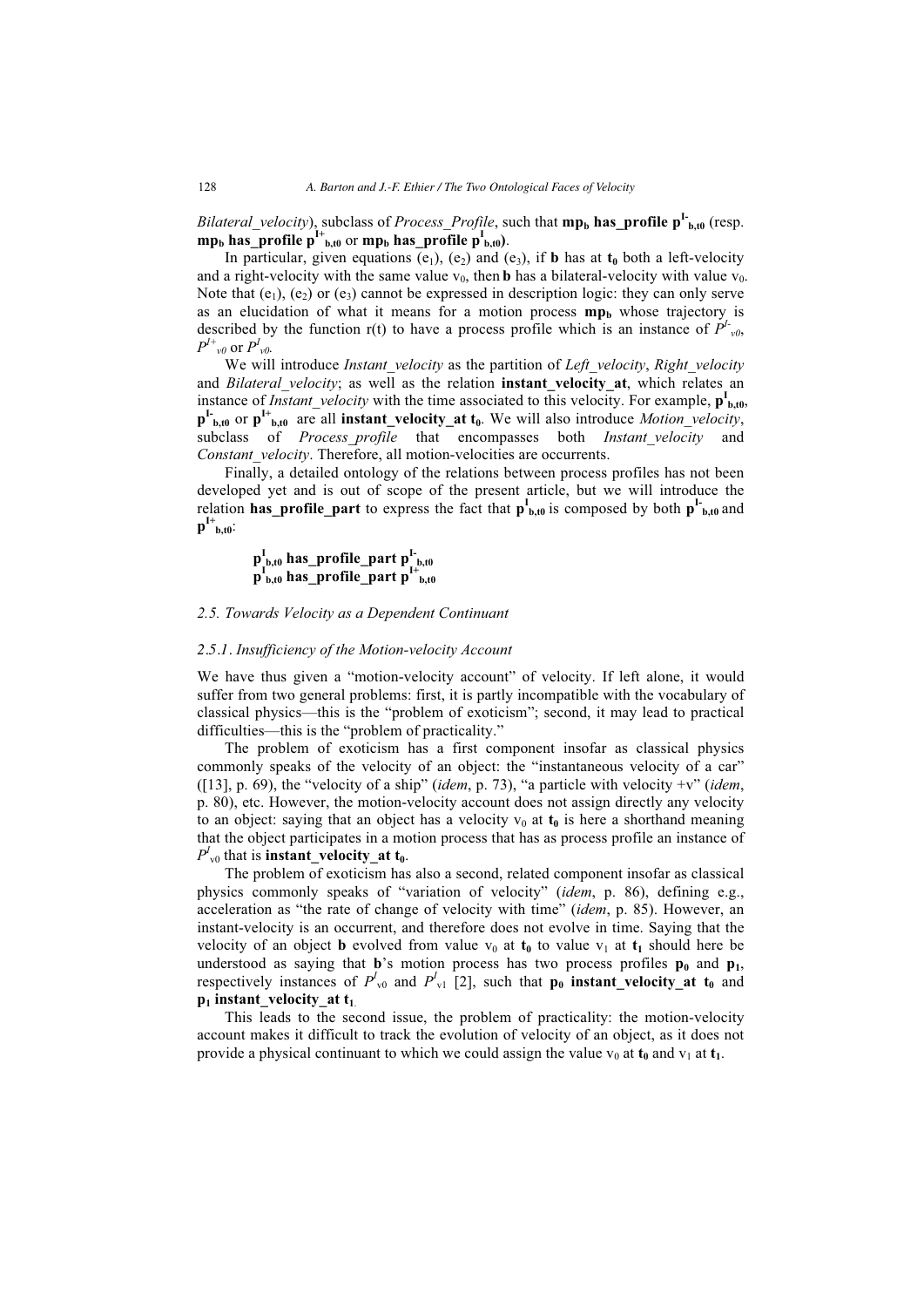# *2.5.2. Introducing the Object-velocity Account*

The problems of exoticism and practicality may not be fatal to the motion-velocity account, but we may hope avoiding them by introducing another kind of velocity<sup>9</sup>  $\mathbf{d}^V$  as a dependent continuant inhering in **b**, that would instantiate at each time **t** a distinct determinate of velocity. For example, if **b** has a velocity  $v_0 = (2,4,-6)$  m/s at  $t_0$  and  $v_1 = (1,5,7)$  m/s at  $t_1$ ,  $d^V$  would instantiate the universal  $D^{V}_{v0}$  at  $t_0$  and the universal  $D^{V}_{v1}$ at t<sub>1</sub>, where  $D^{V}_{\nu 0}$  would be a universal of velocity with value (2,4,-6) m/s and  $D^{V}_{\nu 1}$ would be a universal of velocity with value (1,5,7) m/s.

First, this would fit with classical physics' usual vocabulary: we could speak directly of the velocity  $\mathbf{d}^V$  of an object **b**, and say that it evolves with time. Second, we could track the evolution of **b**'s velocity value by tracking the changes of  $\mathbf{d}^V$  in time.

This suggestion to complement the motion-velocity account is in line with BFO's spirit, as formulated by Smith ([2], p. 478, fn. 33): "[...] we could view speed in BFO terms as a (non-rigid) quality of the moving object […]. We believe that a view along these lines for process measurement data in general can and should be developed, since processes of each different type can occur only if there are corresponding types of qualities and dispositions on the side of the continuants which are their participants. Thus we see a view of this sort as a supplement to an account along the lines presented in the text."

We will now show that there are indeed good philosophical reasons to introduce another velocity entity as a dependent continuant inhering in the object, which will be called "object-velocity"; this account will complement the "motion-velocity" account presented so far.

### **3. Object-velocity and the Inertial Disposition**

### *3.1. The Causal Role of Velocity*

-

An important question in the debate between reductionism and primitivism concerns the causal role of velocity. Lange [14] argues that there is a sense in which velocity has a causal (and therefore explanatory) role on the future trajectory: an object **b** at a position r(t<sub>0</sub>) at **t**<sub>0</sub> will be close to position r(t<sub>0</sub>)+v<sub>0</sub> $\Delta$ t at time t<sub>0</sub>+ $\Delta$ t *because* it had at **t**<sub>0</sub> a velocity  $v_0$ . More precisely, Newton's second law of motion involves the equation F=m.d<sup>2</sup>r/dt<sup>2</sup>, which can be read as stating that the trajectory during the interval  $]t_0,t_0+\Delta t[$  will be causally influenced by the Newtonian forces on the object in the interval  $[t_0, t_0+\Delta t]$ ; but since it is a second order differential equation, any solution also requires to state the initial conditions  $r(t_0)$  and  $v(t_0)$ . Thus, in the general case, not only the forces but also the initial velocity of the object have a causal role on the evolution of its position.

However, bilateral velocity could not have such a causal role: as a matter of fact, it is grounded not only on facts happening before  $t_0$  (namely  $\mathbf{b}$ 's positions in a neighborhood before  $t_0$ , which also ground **b**'s left-velocity at  $t_0$ ), but also on facts happening after  $t_0$ (namely **b**'s positions in a neighborhood after  $t_0$  written  $]t_0, t_0 + \Delta t'$ ] which also ground **b**'s right-velocity at  $t_0$ ); and facts during an interval  $]t_0,t_0+\Delta t'$ [ cannot causally explain the trajectory during the interval  $]t_0,t_0+\Delta t[$ , as some of the former facts happen after some

<sup>9</sup> This velocity is written "**d<sup>V</sup>**" because we will formalize it later as a disposition inhering in the object.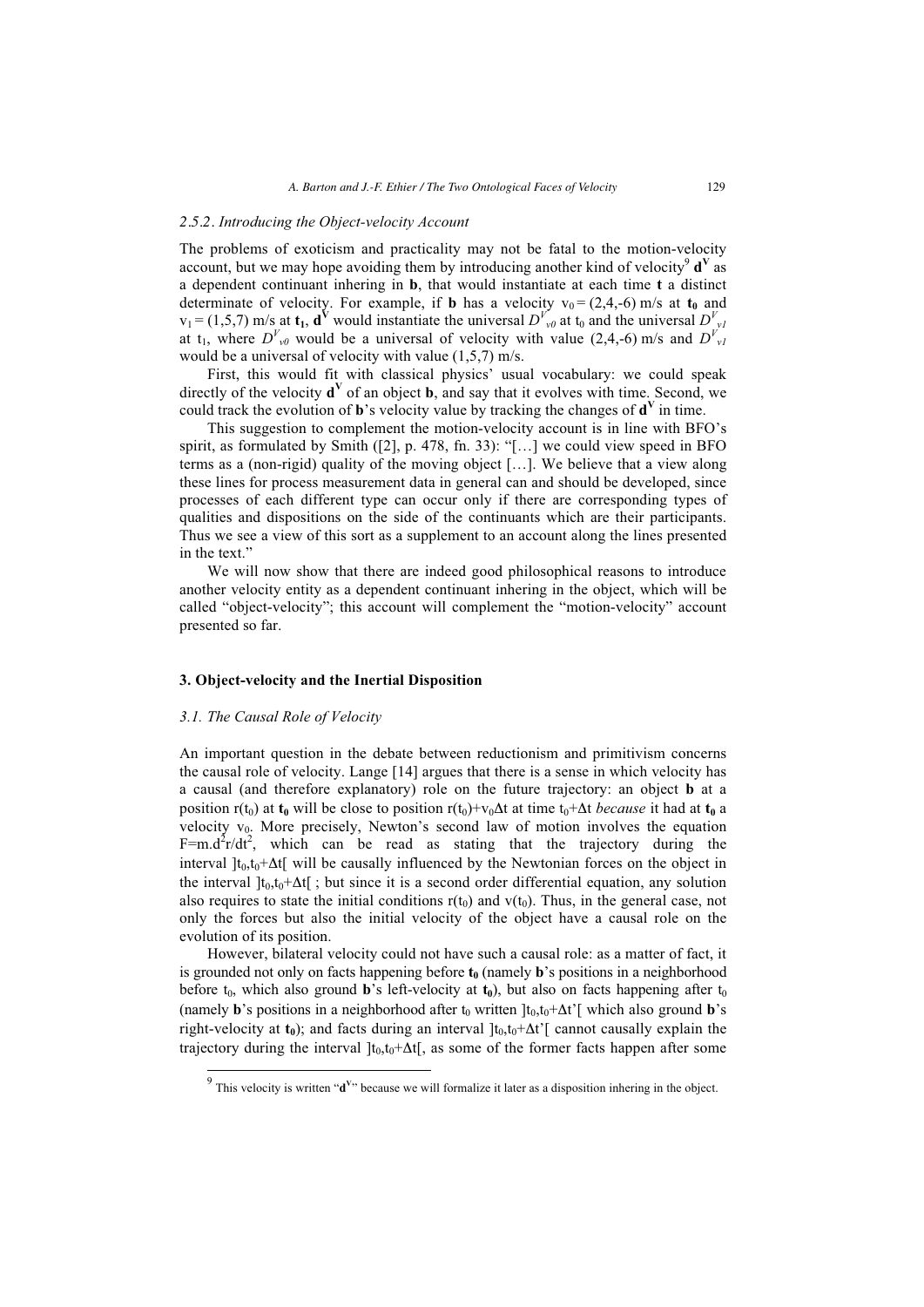of the latter facts (see [14] for a meticulous demonstration of this point), and a cause needs to precede its effect. On the other hand, left-velocity, which is grounded only on facts before  $t_0$ , could explain causally the trajectory after  $t_0$ . However, we will now see that we could imagine a possible world in which left-velocity would not have such a causal role.

#### *3.2. Tooley Worlds*

Following Tooley [9], imagine a fictional world in which objects' positions are not guided by Newton's law of motions, and in which an object's location at one time puts no constraint on where it might be at any later time. In such Tooley worlds, the position of an object at each time might for example be totally random, or it might be decided by an omnipotent God. In either case, it might happen—either by chance, or by God's will—that during an extended period of time  $[t_0-\Delta t, t_0+\Delta t]$ , an object **b**<sub>1</sub>'s trajectory would form a smooth curve, in which case it would be differentiable at  $t_0$ . This motion process has a left-velocity at  $t_0$ , but this left-velocity does not have any causal role in explaining the trajectory during the interval  $[t_0,t_0+\Delta t]$ : the trajectory is due to chance or God's will, not to the object having a given motion-velocity at  $t_0$ .

Several philosophical views have established close ties between causation and dispositions [15][16]. Accordingly, we will now see how Tooley's thought experiment reveals that any massive object in our world has an inertial disposition that objects do not have in a Tooley world.

#### *3.3. The Inertial Disposition*

-

*Disposition* has been formalized by Röhl and Jansen [21] as a type of *Dependent\_continuant* that *inheres\_in* a *Material\_entity*, and is realized (*has realization*) via a process. The realization process has the material entity as a participant, and the disposition is triggered by (*has trigger<sub>D</sub>*) some event or process. Finally, the disposition *has base* some quality (or more generally, some "aggregate of dependent continuants"), and the material entity is the *bearer\_of* the disposition. For example, a glass is fragile: fragility can be formalized as a disposition of the glass to break (the breaking process is a realization of the disposition) when it undergoes some tension (the tension processs is a trigger of the disposition). The glass is the bearer of this disposition, and the base of this disposition is a particular molecular structure of the glass.

A dispositional account of velocity has been suggested by several authors in one form or another (see [14] for a review, and [17]). MacLaurin [18] spoke of velocity as a "power" and said "the velocity of motion is always measured by the space that would be described by that motion continued uniformly for a given time." Walton [19] spoke of a"[t]endency forward in the body." Such dispositions are linked to Newton's first law, the law of inertia, which states that an object **b** in an inertial reference frame has a constant velocity unless acted upon by external forces. This law of inertia implies the existence of several dispositions inhering in **b**, two<sup>10</sup> of which—named  $d^C$  and  $d^I$ —will be described now.

 $10$  We will not take position here on whether both dispositions are different but closely related entities, or are the same entity.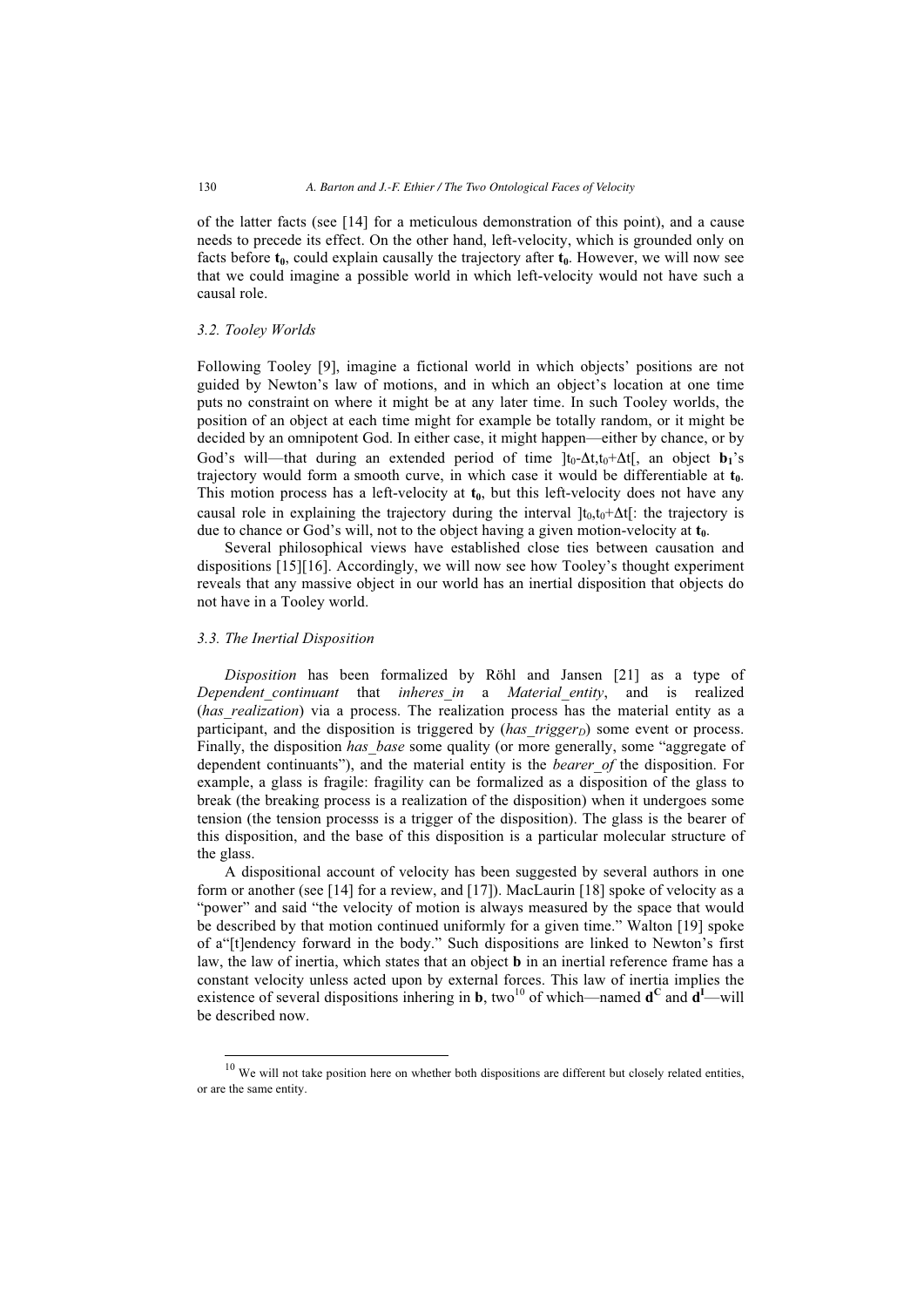

Figure 2. Entities and relations between particulars (the dotted line separates particulars from universals; relations between a particular and a universal are **instance\_of**; relations between two universals are *is\_a*)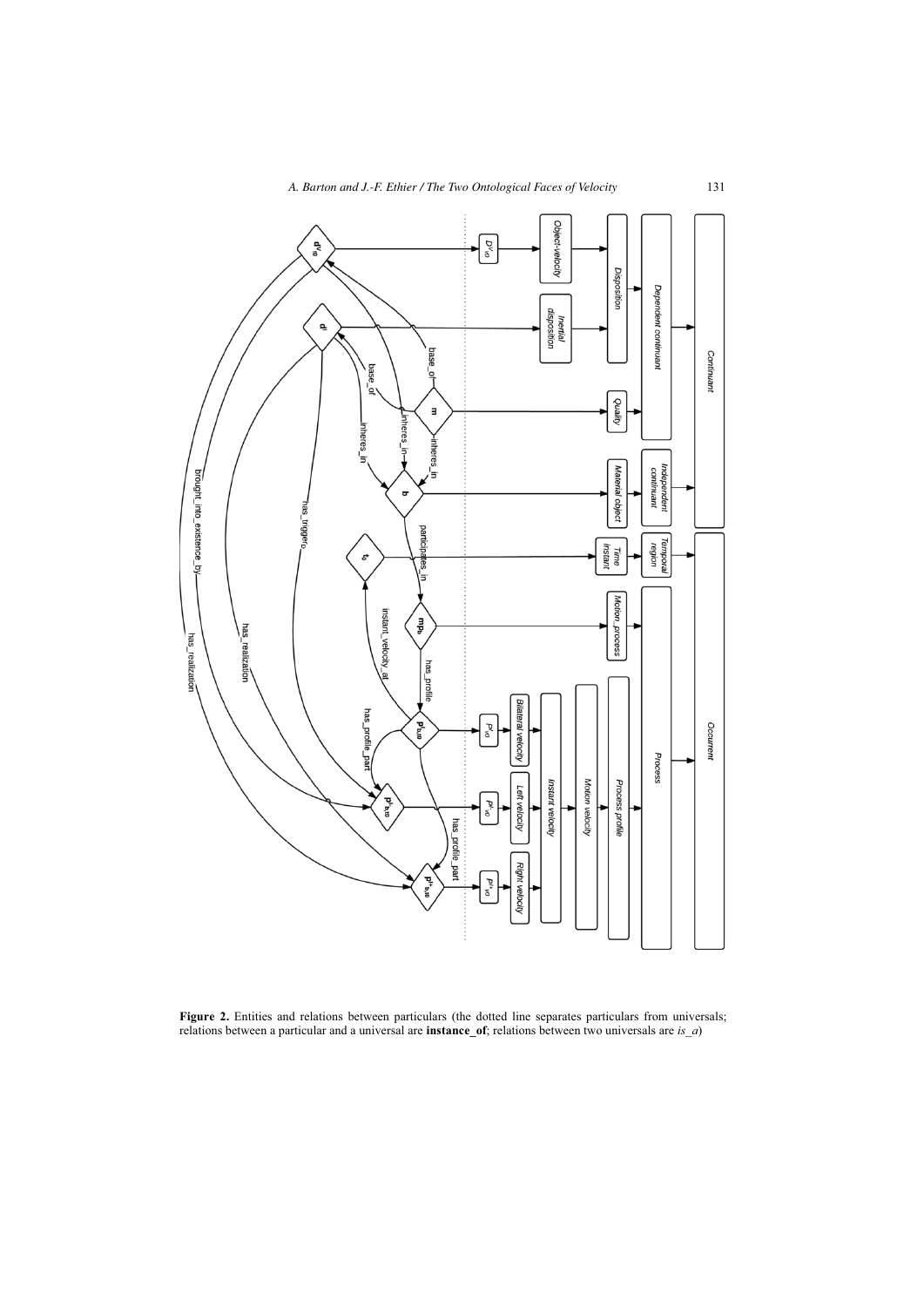$\mathbf{d}^{\mathbf{C}}$  is the disposition, whenever **b** arrives with a left-velocity with value  $v_0$  at a time  $t_0$ , to continue its motion with a constant velocity profile with value  $v_0$  on any interval  $[t_0,t_1]$ . Note that  $\mathbf{d}^C$  will rarely, if ever, be realized: at least some external forces (such as gravitational forces) will be acting on the object, in which case its velocity may be at least slightly different from  $v_0$  at some point on any interval  $[t_0,t_1]$ —and such external forces can be interpreted as additional dispositions [20].

 $\mathbf{d}^{\mathbf{I}}$  is the disposition, whenever **b** arrives with a left-velocity with value  $v_0$  at a time  $t_0$ , to continue its motion with a right-velocity with value  $v_0$  at  $t_0$ . This disposition will be realized at all times when it exists, except when there is a resultant force with an infinite magnitude acting on  $\bf{b}$  at  $\bf{t_0}$ , as given e.g., by a Dirac delta function (but note that the physical existence of such forces is questionable); therefore,  $\mathbf{d}^{\mathbf{I}}$  will be more relevant for our analysis than **d<sup>C</sup>**, and the rest of the article will deal exclusively with **d<sup>I</sup>** , which will be classified as an instance of *Inertial\_disposition*.

At any time,  $d^I$  is triggered by the left-velocity of **b**; and when realized, its realization is a right-velocity of **b** which has the same value as its left-velocity at this time. This means that if no force with infinite magnitude is acting on **b**, **d<sup>I</sup>** is triggered at  $t_0$  by the left-velocity  $p^L_{b,t0}$  and is realized by the right-velocity  $p^{L}_{b,t0}$ ; and it is triggered at  $t_1$  by the left-velocity  $p^L_{b,t1}$  and is realized by the right-velocity  $p^L_{b,t1}$ . The base of  $\mathbf{d}^{\mathbf{I}}$  (and  $\mathbf{d}^{\mathbf{C}}$ ) is  $\mathbf{b}$ 's mass  $\mathbf{m}$ , as "mass is a quantitative measure of inertia" [22]. Even if the causal base of  $\mathbf{d}^{\mathbf{I}}$  remains unchanged during  $\mathbf{b}$ 's existence, various triggers at various time instants will bring about various realizations.

In a Tooley world, an object has no such inertial disposition, as its left-velocity at  $t_0$  does not constrain its right-velocity at  $t_0$ . Thus, the fact that an object has a motionvelocity does not conceptually imply that it also has an inertial disposition; but the laws of nature (namely, Newton's first law) are such that any object has such an inertial disposition in our world. In philosophical vocabulary, this translates by saying that massive objects in our world all have an inertial disposition in virtue of nomic necessity (that is, the laws of nature make it necessary)—rather than in virtue of logical or metaphysical necessity.

This translates in Röhl and Jansen's [21] formalization of disposition universals with the following five axioms:

> (A1) *Inertial\_disposition is\_a Disposition*  (A2) *Inertial\_disposition inheres\_in Material\_object*  (A3) *Inertial\_disposition has\_base Mass*  (A4) *Inertial\_disposition has\_realization Right\_velocity*   $(A<sub>5</sub>)$  *Inertial disposition has trigger<sub>D</sub> Left velocity*

We will now introduce a closely related disposition called "object-velocity," and explain its link with the inertial disposition; for this, we will need to extend Röhl  $\&$ Jansen's model by introducing the idea that a process can bring into existence a disposition.

# *3.4. Object-velocity at a Time*

Let us consider again the case of fragility. A fragile object fb has a disposition  $\mathbf{d}^{\text{F}}$  to break if it undergoes some stress, because of its molecular structure **ms**: this disposition exists at every time at which **fb** exists. Imagine now that **fb** undergoes some tension in a process **s** lasting until  $t_0$ , such that it has not broken yet at  $t_0$ , but will break with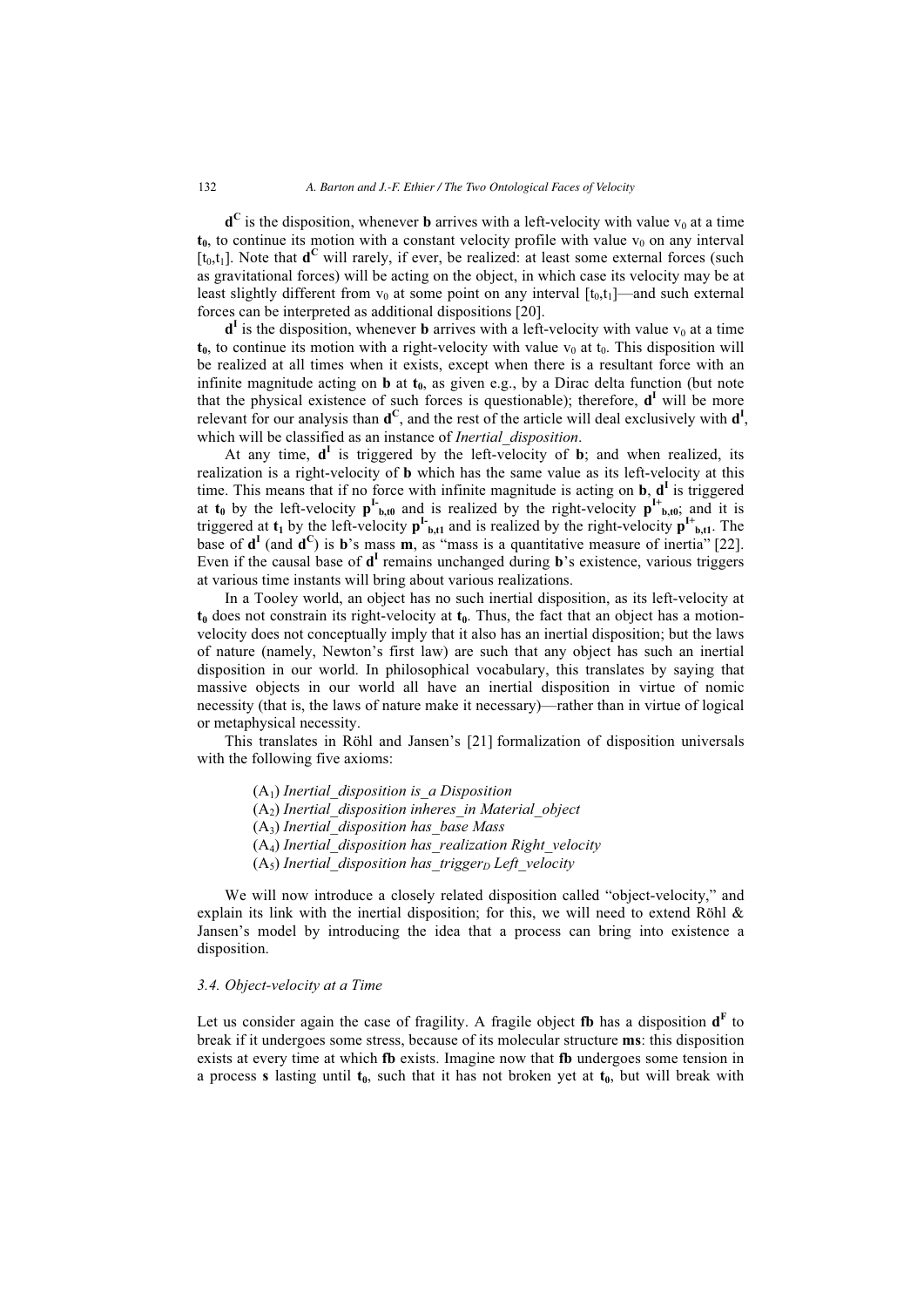certainty just after  $t_0$ —the tension is already stretching its molecular structure, and this will inevitably lead to its breaking. We can then say that **fb** just got a new disposition  $d_{\text{t0}}^{\text{S}}$  which exists only at  $t_0$ , namely a disposition to break, that will be realized for sure. Although  $d^F$  has been triggered by **s**,  $d^S$ <sub>10</sub> has been brought into existence by **s**. As a matter of fact, had **s** not occur, then  $d_{t0}^{s}$  would not have existed; on the other hand, the existence of  $\mathbf{d}^{\mathbf{F}}$  (that is, the existence of the object's fragility) does not depend on the occurrence of **s**: it would have existed even if **s** would not have occurred, and only its realization at  $t_0$ depends on the occurrence of **s**. Therefore, we say that **s** brings  $d_{t0}^{s}$  into existence<sup>11</sup>, and we introduce accordingly a new relation:  $d_{\theta}^{s}$  **brought\_into\_existence\_by**  $s^{12}$ . We could say that  $\mathbf{d}^{\mathbf{F}}$  is a formalization of the fragility of the object (which exists at every time of the life of the object), whereas  $\mathbf{d}_{t0}^{\mathbf{S}}$  is a formalization of a consequence of this fragility at  $\mathbf{t}_0$ . Note that  $d_{\theta}^{S}$  exists because of both **ms** and **s**; however, the fragility  $d^{F}$  exists only because of **ms**.

Let us now apply this model to the case at hand. As we explained, the inertial disposition **d<sup>I</sup>** is the disposition of a massive object to continue its motion at any time **t** with a right-velocity that has the same magnitude as the left-velocity with which it arrived at **t**. However, for any given  $t_0$ , once **b** has arrived with a left-velocity with value  $v_0$  at time  $t_0$ , it gets a new disposition called  $\mathbf{d}^V_{t_0}$ .  $\mathbf{d}^V_{t_0}$  is the disposition of **b** to continue its motion with a right-velocity with value  $v_0$  at  $t_0$ : that is, both  $d^I$  and  $d^V_{t0}$  are realized by  $p^{I+}_{b,t0}$ . But whereas the left-velocity  $p^{I-}_{b,t0}$  is a trigger of  $d^{I}$  (which exists at any time during the life of the object), it brings into existence  $\mathbf{d}_{\theta}^{\mathbf{V}}$  (which exists only at  $\mathbf{t}_{0}$ ).

To summarize the parallel between the velocity case and the fragility example,  $\mathbf{d}_{\text{tot}}^V$ is to  $d^S$ <sub>t0</sub> what  $d^I$  is to  $d^F$ : both  $d^V$ <sub>t0</sub> and  $d^S$ <sub>t0</sub> exist because of some process  $(d^V_{t0}$  brought\_into\_existence\_by  $p^I_{b,t0}$  and  $d^S_{t0}$  brought\_into\_existence\_by s), whereas the inertia disposition  $d^I$  and the fragility  $d^F$  exist independently of those processes but are triggered by them  $(d^I \text{ has\_trigger}_D p^I_{b,t0})$ , and  $d^F \text{ has\_trigger}_D s)$ .

To clarify further, we can re-use Walton's notion of "tendency forward in a body." On one hand, **d<sup>I</sup>** is a tendency forward in the body that will be realized *only* if the object arrives with a certain left-velocity: if it arrives at  $t_0$  with a left-velocity with value  $v_0$ , it will continue after  $t_0$  with a right-velocity with value  $v_0$ . On the other hand,  $\mathbf{d}^V_{\mathbf{t0}}$  is an unconditional tendency forward in a body, in the sense that it will be realized no matter what, as soon as it exists; and it exists because the object had a left-velocity  $\mathbf{p}^{\text{L}}_{\text{b},\text{t0}}$ . We could also say that  $\mathbf{d}^{\text{I}}$  is an expression of the law of inertia in **b**, whereas  $\mathbf{d}^{\text{V}}_{\text{t0}}$ is a consequence of the law of inertia in **b**.

The universal *Object-velocity* satisfies four axioms obtained by replacing *Inertial disposition* by *Object-velocity* in  $(A_1)$ ,  $(A_2)$ ,  $(A_3)$  and  $(A_4)$ . However, *Object-velocity* does not satisfy an axiom adapted from  $(A_5)$ : "*Inertial disposition has\_trigger<sub>D</sub> Left\_velocity*"; instead, it satisfies:

(A5') *Object-velocity brought\_into\_existence\_by Left\_velocity* 

-

 $11$  The process bringing the disposition into existence is in many respects similar to the "existential" condition" that was introduced in [20], as both entities bring into existence a disposition rather than causing its realization (see [15] for the related distinction between alpha-conditions and beta-conditions). However,

they have different ontological natures: the former is a process, whereas the latter is a condition.<br><sup>12</sup> As  $\mathbf{d}^s_{\mathbf{t}\mathbf{0}}$  will be realized for sure, any process in which **fb** participates at  $\mathbf{t}_0$  will act a **dS t0** does not need a specific trigger to be realized.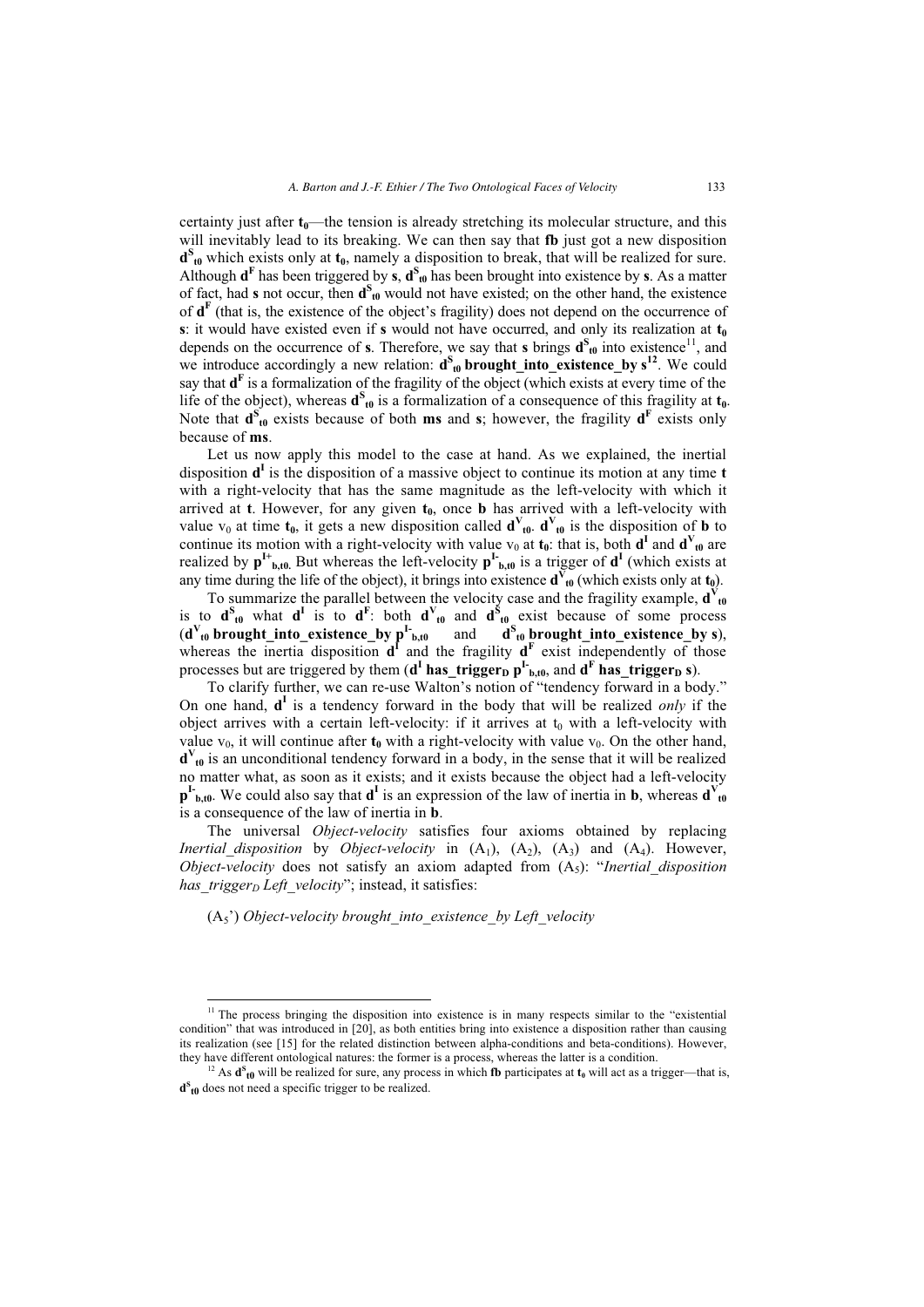# *3.5. Transtemporal object-velocity*

The problem of exoticism mentioned earlier in 2.6.1 had two components: classical physics commonly speaks of the velocity of an object, and velocity can vary. The formalization of an object-velocity  $\mathbf{d}^V_{t0}$  solves the first component, as  $\mathbf{d}^V_{t0}$  inheres in **b**. For this formalization to solve the second part of the problem of exoticism, we need to introduce an object-velocity **d<sup>V</sup>** inhering in **b** at every instant at which **b** exists, such that for every time **t** at which **b** exists,  $\mathbf{d}^{\mathbf{V}}$  is a temporal part<sup>13</sup> of  $\mathbf{d}^{\mathbf{V}}$  [26]. This entity  $\mathbf{d}^{\mathbf{V}}$ would also solve the problem of practicality: the object-velocity is a physical continuant evolving in time, to which we can assign the value  $v_0$  at  $t_0$  and  $v_1$  at  $t_1$  by formalizing that it instantiates a universal  $D^{V}_{v0}$  at  $\mathbf{t}_0$  and a universal  $D^{V}_{v1}$  at  $\mathbf{t}_1$ .

One could object that each  $\mathbf{d}^V$ <sub>t</sub> is brought into existence at every time **t** by the leftvelocity  $p^I_{b,t}$ —and this could cast doubt on the existence of a continuant  $d^V$  existing at various times that would have as temporal parts the various  $\mathbf{d}^V$ <sub>t</sub>. However, it is not absurd to think that a particular could exist transtemporally by having instantaneous temporal parts constituted by various particulars: a material wave in a liquid or a waterfall [27] may for example be such entities. We make therefore the assumption that this disposition  $\mathbf{d}^V$  does exist—an assumption that calls for more detailed investigations of the transtemporal identity of dispositions.

# **4. Conclusion**

#### *4.1. Summary*

-

Velocity is Janus-faced: what we commonly call "velocity" may refer to either motionvelocity on the occurrent side or object-velocity on the continuant side. Physics' vocabulary sometimes suggests that velocity is captured by motion-velocity, when it defines a velocity as the time-derivative of the object's position; but it sometimes suggests that it is better captured by object-velocity, when it assigns the velocity to an object rather than to a motion process.

In our world, those entities are systematically associated given the laws of nature: any massive object has an object-velocity (an entity closely related to its inertial disposition) that is brought into existence by its left-velocity, and can be realized in a right-velocity with the same value. However, motion-velocity and object-velocity are conceptually independent, as shown by Tooley's thought experiment. Motion-velocity is a non-causal entity, whereas object-velocity and the inertial disposition both have a causal dimension.

The introduction of an object-velocity  $\mathbf{d}^V_{t0}$  at every time  $\mathbf{t}_0$  solves the first component of the problem of exoticism, by formalizing velocity as a continuant inhering in the object. Furthermore, the introduction of the continuously existing object-velocity  $\mathbf{d}^V$ , which has  $\mathbf{d}^V$  as temporal part at any time **t** at which it exists, solves the second component of the problem of exoticism as well as the problem of practicality.

<sup>&</sup>lt;sup>13</sup> Note that when we speak here of a "temporal part of x," both x and its temporal part are continuants.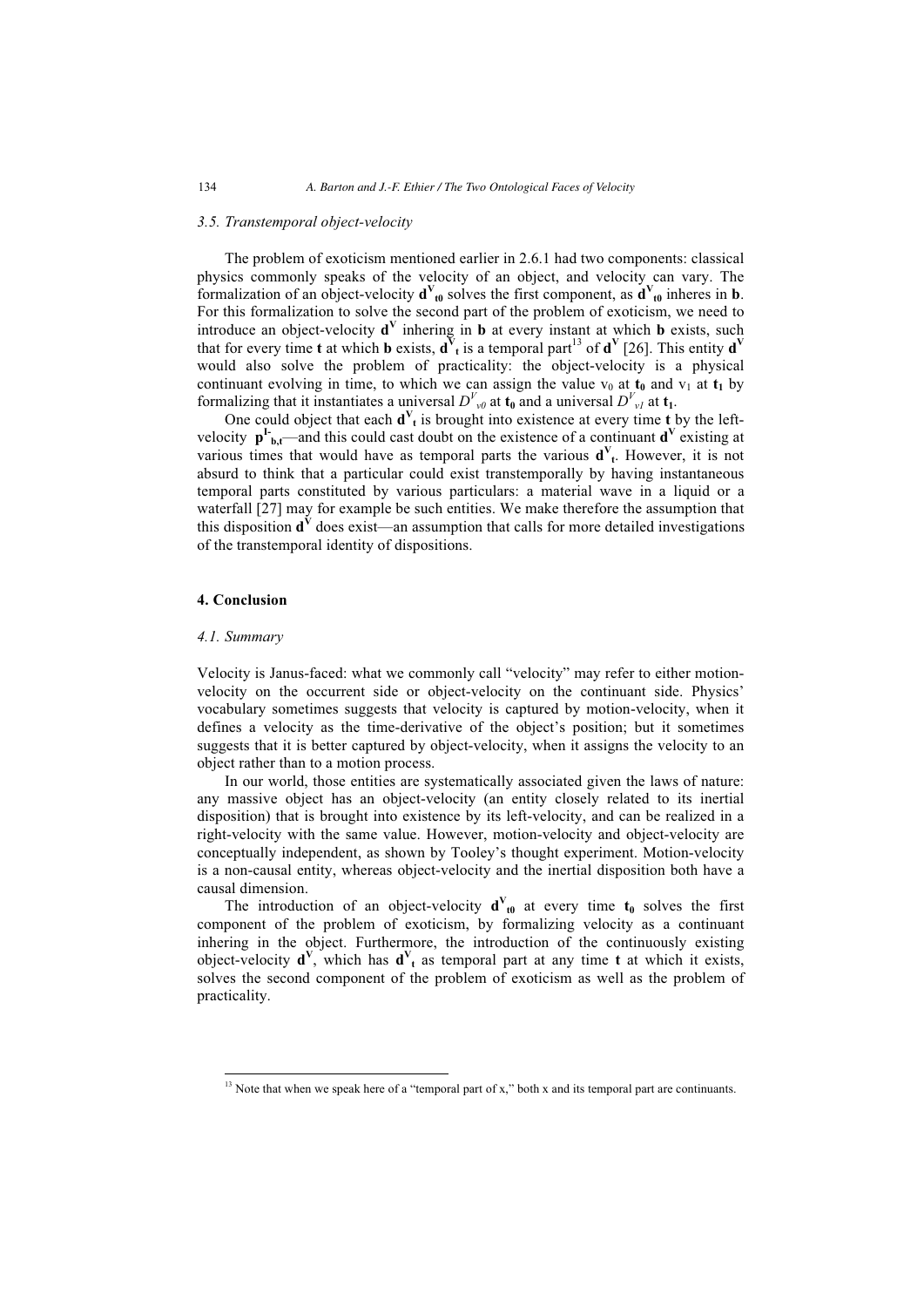### *4.2. Extensions*

The dispositions  $\mathbf{d}^{\mathbf{I}}$  and  $\mathbf{d}^{\mathbf{V}}$  have various realizations at various instants in time. Therefore, their representation would involve ternary relationships such as **realized\_in(** $d^I$ **,** $p^I$ **<sup>+</sup><sub>b,t</sub>,t**). Such relationships cannot be directly represented in description logic and thus in OWL. A review of different methods to transform such relations into binary relations is proposed in [12], which also suggests a new methodology called the temporally qualified continuant (TQC) approach, that might be compatible with the present formalization $14$ .

This point is also related to a more general question pertaining to the formalization of dispositions. As pointed by Röhl and Jansen [21], some dispositions may have different kinds of triggers—they are "multi-trigger"—or different kinds of realizations—they are "multi-track"; but to our knowledge, no formalization has been offered so far for such kinds of dispositions. As **d<sup>I</sup>** can have various triggers (namely, left-velocities with potentially different values at different instants), it is a multi-trigger disposition; and as  $d^I$  and  $d^V$  can have various realizations (namely, right-velocities with potentially different values at different instants), they are both multi-track dispositions. Thus, a methodology like the TQC approach mentioned earlier might be a tool to formalize other multi-trigger and multi-track dispositions.

A next step in the development of a dispositional ontology of Newtonian mechanics would be to unify the present formalization with the formalization of forces as dispositions [20]—which would imply in particular to clarify the ontological status of acceleration. Also, we have been working here under the assumption of an absolute Newtonian space, but the present account should be seen as a first step before turning to relative velocities in a non-absolute space: as a relative velocity is indexed by some reference frame, a disposition that would formalize this relative velocity would also need to be indexed by a reference frame. Another question is how such an account would relate with Galton and Mizoguchi's account [27] (see also [28]) that endorses qualities of processes—and in which velocities could be formalized as qualities of motion processes.

Finally, as velocity characterizes a position rate of change, a question is whether other forms of rate of change such as blood pressure rate of change or glycaemia rate of change should be formalized by a dual continuant and occurrent model; and whether dispositions would play a similar role as they do here, relating causally process profiles describing those rates of changes.

#### **Acknowledgments**

-

AB thanks Riichiro Mizoguchi for discussions on the ontology of classical physics and the "bourse de fellowship" of the department of medicine at Sherbrooke University for financial support during the writing of this article. We also thank Ludger Jansen as well as three reviewers for their comments that helped us to improve this article.

<sup>&</sup>lt;sup>14</sup> If the TQC approach was adopted to the problem at hand,  $\mathbf{d}^V_{\theta}$  might be interpreted as identical to the temporally qualified continuant  $\mathbf{d}^V Q \mathbf{t}_0$  (see the notation in [12]), but it would certainly not be the same entity as  $d^i\omega t_0$ : as explained earlier, the latter is triggered by  $p^i{}_{b,t0}$ , whereas the former is brought into existence by  $\mathbf{p}^{\text{I-}}_{\text{b},\text{t0}}$